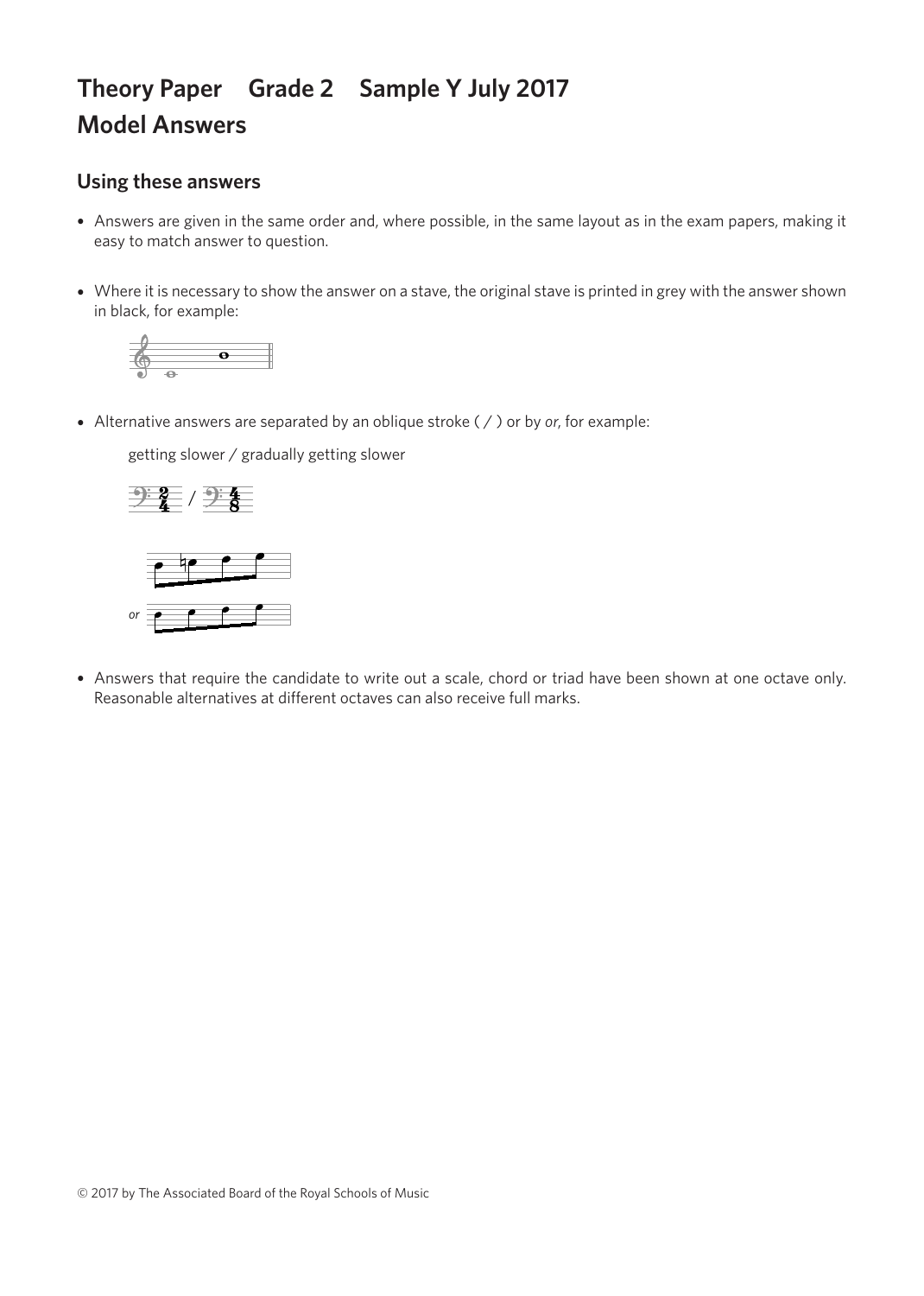







 $\overline{\mathbf{4}}$ 





 $(10)$ 

(b) Bb major

(b) F#/F sharp